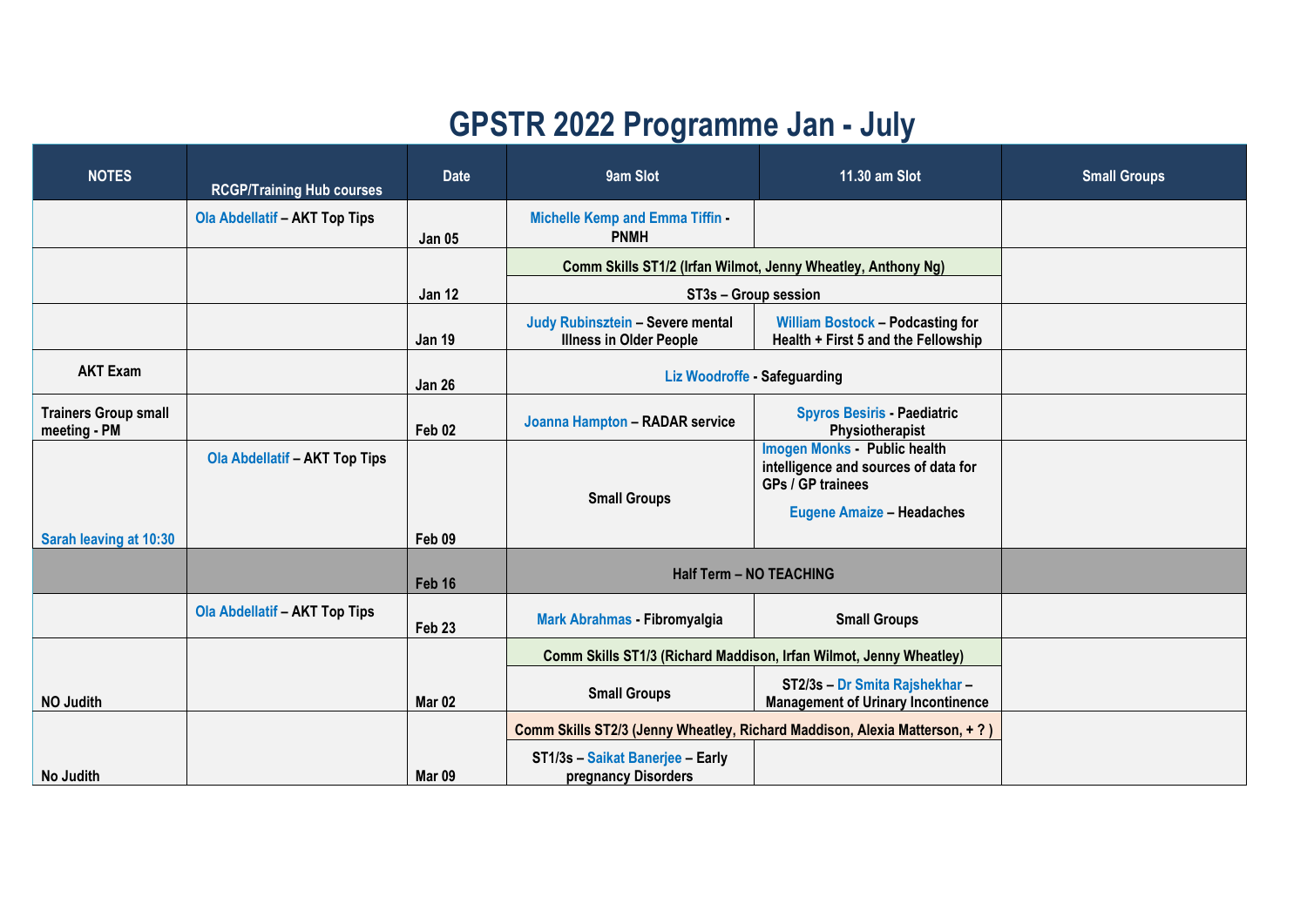|                                              | <b>Ola Abdellatif - AKT Top Tips</b> | Mar 16        | <b>Rebecca Ellard - Eating Disorders</b>                                                              | Neda Barzegar-Befroei-<br><b>Honour-based Abuse</b>                 |  |
|----------------------------------------------|--------------------------------------|---------------|-------------------------------------------------------------------------------------------------------|---------------------------------------------------------------------|--|
|                                              | <b>Ola Abdellatif - AKT Top Tips</b> | Mar 23        | Morooj Mohammad - Portfolio GP talk                                                                   |                                                                     |  |
|                                              |                                      | <b>Mar 30</b> | <b>Rachel Chen - AKT Top Tips</b>                                                                     | <b>Accountant - Matthew Sturman</b>                                 |  |
|                                              |                                      | Apr 06        | Easter Break - NO TEACHING                                                                            |                                                                     |  |
|                                              |                                      | Apr 13        | <b>Easter Break - NO TEACHING</b>                                                                     |                                                                     |  |
|                                              | <b>Ola Abdellatif - AKT Top Tips</b> | Apr 20        | $10:00 - 13:00$<br>Kamilla Kamaruddin - Trans Healthcare                                              |                                                                     |  |
|                                              | <b>Ola Abdellatif - AKT Top Tips</b> |               | 09:00-10:00                                                                                           |                                                                     |  |
| <b>AKT Exam</b>                              |                                      | Apr 27        | Dr Malvia - Diagnosis and<br><b>Management of Inflammatory MSK</b><br><b>Diseases in Primary Care</b> |                                                                     |  |
|                                              | <b>Ola Abdellatif - AKT Top Tips</b> | May 04        | Kathryn Carver - Heart Failure                                                                        | <b>Katie Bramall-Stainer - LMC</b>                                  |  |
| <b>Trainer Group Meeting</b><br>- Barrington |                                      | May 11        | <b>Sarah Grove - Palliative Care</b>                                                                  | <b>Abrahim Khairandesh - Population</b><br><b>Health Management</b> |  |
|                                              |                                      | May 18        | Alex Ho and Dr Ah-See<br>Dermatology                                                                  | <b>Imogen Monks - Fingertips +</b><br><b>CVDPREVENT</b>             |  |
|                                              |                                      | <b>May 25</b> | <b>MDU - Career Fair</b>                                                                              |                                                                     |  |
|                                              |                                      | June 01       | Half term - NO TEACHING                                                                               |                                                                     |  |
| <b>POSS ARCPS</b>                            |                                      | June 08       | Rozelle Kane - Shared care record                                                                     | <b>Alistair Mackett - Geriatrics</b>                                |  |